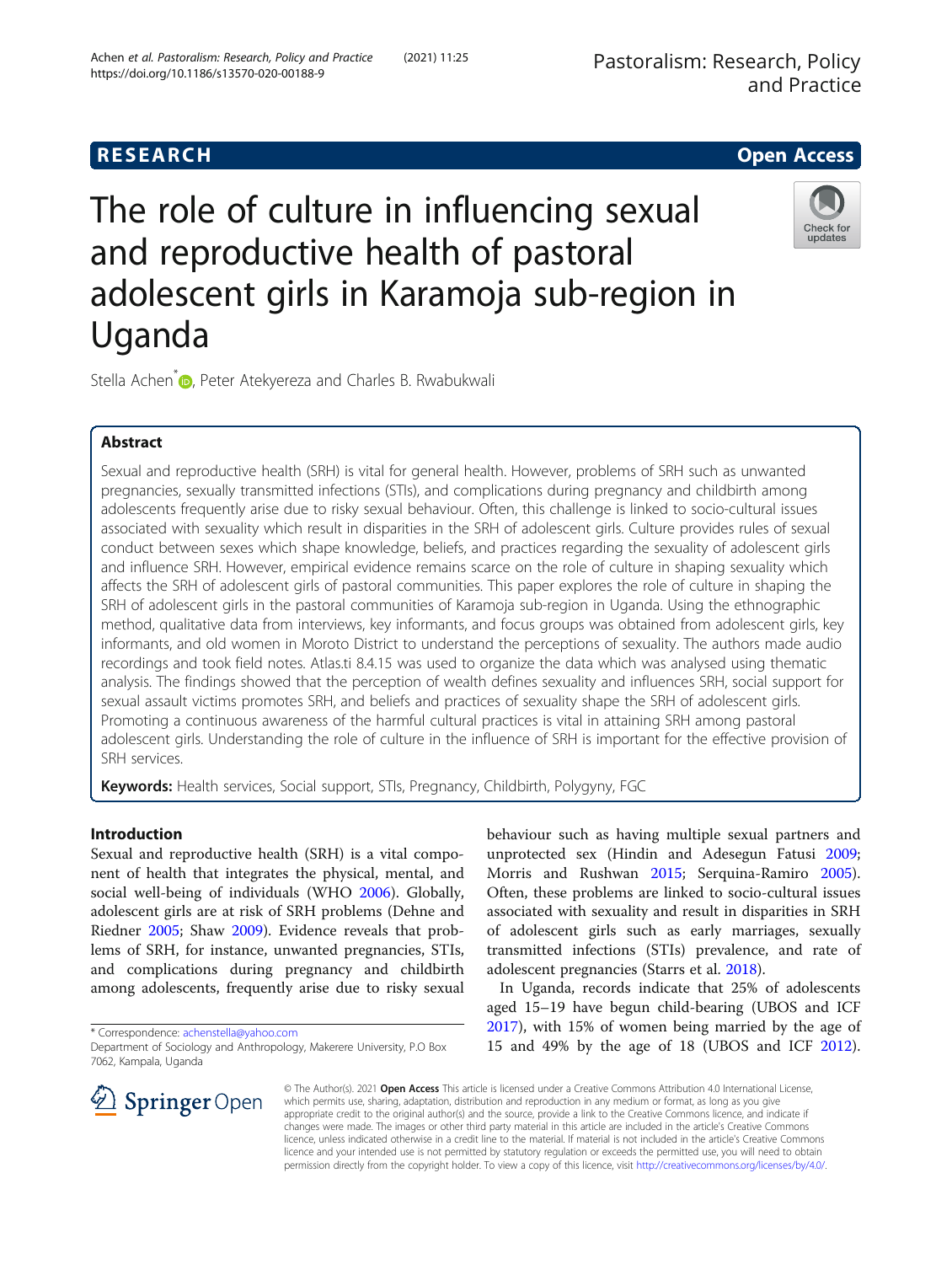However, there are striking variations at regional and local levels (UBOS and ICF [2017](#page-10-0)). In the Karamoja subregion, 23.6% of adolescent girls aged 15–19 have begun child-bearing. In this region, 58% of women are in polygynous unions compared with 25% nationally. The fertility rates are high, with a total fertility rate (TFR) of 7.9 whereas the national rate is 5.6. Surprisingly, 59% of women with six or more surviving children in the region want more compared to 20% of women with six or more surviving children nationally (UBOS and ICF [2018](#page-10-0)).

The literature on SRH emphasizes access to SRH services for adolescents(Chandra-Mouli et al., [2015;](#page-9-0) Morris & Rushwan, [2015;](#page-9-0) Shoveller et al., [2004](#page-9-0)). Some scholars have underscored the vitality of access to youthfriendly services such as information and contraception which provide adolescents with the opportunity to make informed choices regarding their reproductive health (Denno et al., [2015](#page-9-0); WHO, [2003](#page-10-0)). However, emphasis on access to these services alone is not sufficient to tackle the challenge of poor SRH among adolescent girls such as STIs, specifically HIV/AIDS, unwanted pregnancies, complications during pregnancy and childbirth, and maternal mortality (Denno et al., [2015](#page-9-0); Hindin and Adesegun Fatusi, [2009;](#page-9-0) Morris and Rushwan, [2015\)](#page-9-0). Addressing such challenges requires multiple approaches; however, an approach that takes into account the cultural practices, beliefs, and attitudes that form the basis of the perceptions of sexuality may be important in promoting SRH among adolescent girls in vulnerable communities such as the pastoralists.

Culture plays a significant role in influencing SRH. Individuals undergo a process of sexual socialization through which they learn the ideologies of femininity and masculinity such as sexual desires, feelings, roles, expressions, and practices of their culture (Parker [2009](#page-9-0)). Hofstede et al. ([2010](#page-9-0)) note that sexuality is partially predetermined by a culture which is socially learned at the family level, one's neighborhood, and the community. They further note that individuals have patterns of thinking, feeling, and actions acquired in early childhood. These patterns influence sexual conduct that is assumed to essentially be intentional, deliberate, and often shaped within the specific contexts of socially and culturally structured interactions. Arguably, sexual behaviour occurs within cultural settings following the cultural rules that organize it (Parker [2009](#page-9-0)). Culture shapes knowledge, beliefs, and practices of sexuality which influence the SRH of adolescent girls.

Considering the cultural ideology of sexuality is important because it impacts the way adolescent girls seek SRH services including contraception, maternal and childcare services, prevention and diagnosis of STIs, and use of information services. This is vital as it determines SRH outcomes among vulnerable groups of adolescent girls, particularly those living in traditional settings such as the pastoralists. Further, sexual behaviours such as unprotected sex and multiple sexual partners, often displayed through polygyny, are largely consistent with culture as a result of exposure to perceptions that define sexuality in a society. However, culture provides rules of sexual conduct between sexes such as where, when, and with whom to have sex; these rules equally act as a guide to choosing a potential partner such as knowledge of one's background (Kioli et al. [2012\)](#page-9-0). In African tradition, for example, issues concerning sex are not openly discussed though indirectly talked about by old people (Okechi [2018\)](#page-9-0). This may pose a challenge for adolescents in accessing quality information required to improve their SRH, which has often resulted in SRH problems such as adolescent pregnancies, STIs, unsafe abortion, complications during pregnancy and childbirth, and maternal deaths (Van Der Kwaak et al. [2012](#page-10-0)).

Different cultures have their standards by which sexual issues are considered and judged as acceptable or deplorable. According to Van Der Kwaak et al. ([2012](#page-10-0)), pastoral communities are characterized by negative SRH outcomes often due to early sexual debut, early marriage, low access to reproductive health services, and the prevalence of potentially harmful traditional practices such as polygyny and female genital circumcision (FGC). Karamoja subregion is not an exception to some of these challenges as it is marked with social inequality and gender discrimination against females (Ayoo et al. [2013](#page-9-0)). Poor SRH is a common problem among adolescent girls not only in the study communities but in the whole of Karamoja subregion; this results in school dropouts, inability to sufficiently provide for the child, and maternal deaths (UBOS and ICF [2017](#page-10-0)). In these study communities, SRH choices made by adolescent girls are largely influenced by the perceptions of the community which align with the traditional standards governing sexuality. Understanding these perceptions in a wider socio-cultural context in which SRH takes place is vital in making recommendations that are culturally sensitive and may potentially result in a high uptake of SRH services to improve SRH. Thus, this paper sets out to answer the question 'what is the role of culture in influencing the SRH of pastoral adolescent girls living in Moroto District in Uganda?' In answering this question, the paper sought to explore the socio-cultural perceptions of sexuality associated with SRH of pastoral adolescent girls. The focus of this paper is to explain the role of culture in shaping the SRH of pastoral adolescent girls in the study communities.

#### The context

The Karamojong are historically pastoralists as well as agro-pastoralists who traditionally depended on cattle and utilized a transhumant system (Gray [2000](#page-9-0)). They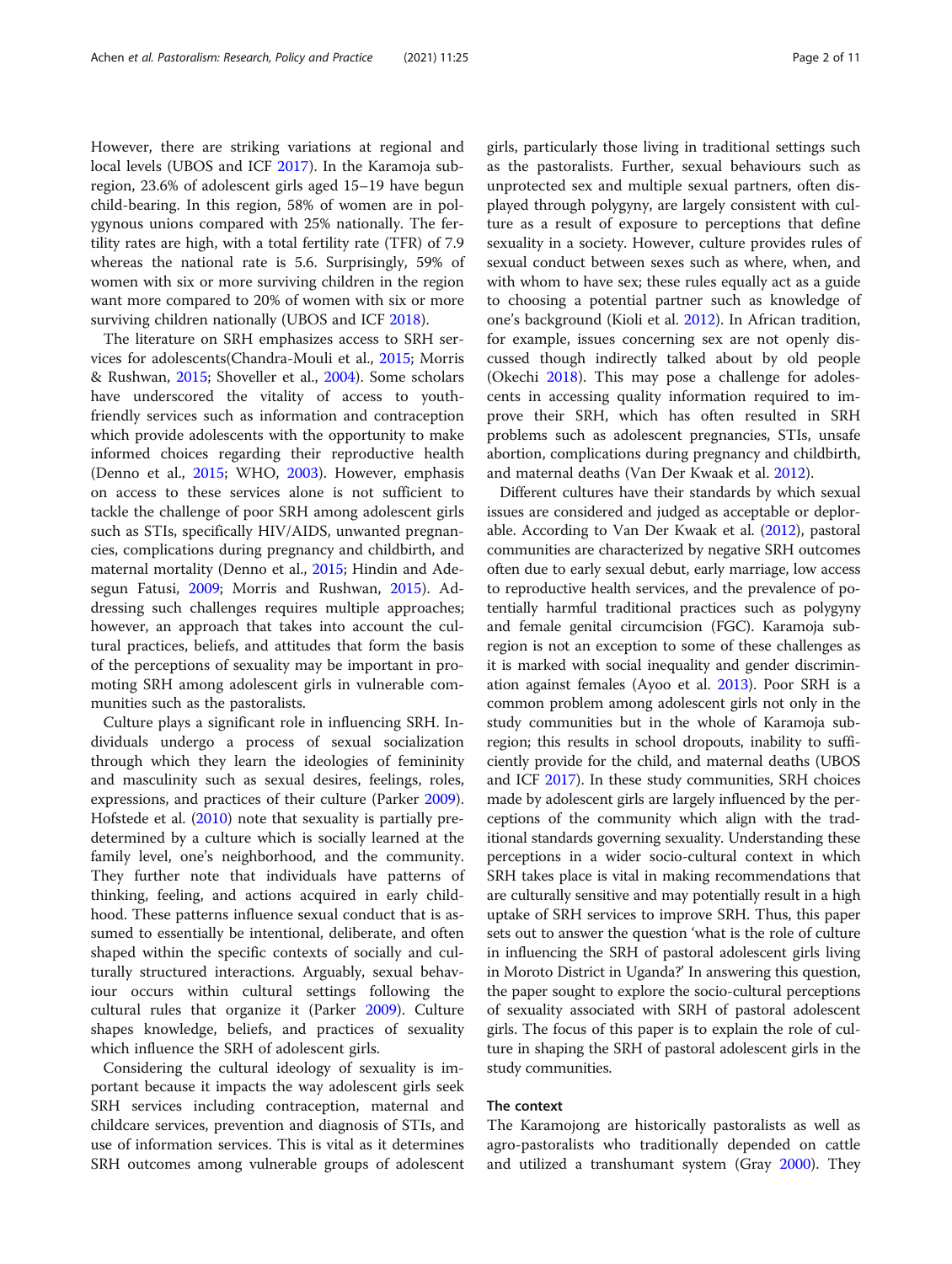live in traditional settings (Gulliver [1952\)](#page-9-0). Often, cattle are seen as necessary for the family and its propagation through marriage (Muhereza [2010](#page-9-0)). Females aspire to be fully married with cows as this gives them recognition as members of the husband's family and clan (Stites et al. [2007](#page-9-0)). This need can influence adolescent girls to find suitors who are wealthy, so as to have a full marriage status. Further, this society is permissive; girls can have sex with men who intend to marry them. Often, this is unprotected sexual intercourse. This is particularly so because of the cultural practice of bride capture where a man has sex with the girl to show his intention of marriage. However, this practice may result in early pregnancy and contracting STIs through unprotected sex by both the female and male. Likewise, the common practice of polygyny that is culturally accepted can lead to STIs for all those in the union. Also, in Karamoja, about 25% of women are likely to deliver at home. This is risky as complications during childbirth could arise, requiring emergency skilled attendance (UBOS and ICF [2018\)](#page-10-0). It is also important to note that gender inequality exists in Karamoja. Females are burdened with workloads, including providing for their households (Ayoo et al. [2013](#page-9-0)). This is oppressive to women and could lead to adverse effects especially during pregnancy and childbirth because they do not find enough time to rest and seek required health care. These challenges directly affect adolescent sexual and reproductive health (ASRH).

#### Study area

Karamoja sub-region is a semi-arid area and frequently experiences a harsh and unpredictable climate with an annual rainfall of approximately 350 to 1000 mm (Egeru et al. [2014](#page-9-0)). The vegetation is parched with hardly any green grass for the cattle during the dry season. The sun is scorching and the wind frequently blows dust making the atmosphere brown. In such a season, the economic activities mainly carried out in this area include young men grazing livestock far away from the homesteads known as manyattas and young women selling charcoal, firewood, and local brew to get money for food to feed their households. In some areas, the people rely on opportunistic cultivation mainly because the little rainfall, climate change, and restrictions on pastoral mobility imposed by the government have resulted in food insecurity. This has led to some level of reliance on food aid in the region and heavy dependence on relief food (Coffey International Development Ltd. [2016;](#page-9-0) Olum et al. [2017](#page-9-0)).

#### Research methods

#### Data collection

The paper is based on a larger ethnographic study design using qualitative methods to obtain data. Data collection took place in Moroto District. The first phase of data collection was conducted between February 2018 and May 2018; the second phase was from November 2018 to February 2019. The sites for data collection were the villages of Nasigiria, Lomuriarangalem, Kadilakenyi, and Kidepo-lobunet, in the sub-counties of Katikekile and Rupa. Different qualitative methods were used to collect the data. Data were collected using five focus group discussions (FGDs) with adolescent girls. In three of the villages, one FGD was conducted in each village. However, in Kidepo-lobunet, two FGDs were conducted because at the time of research there was a traditional marriage ceremony taking place and adolescent girls from different married support groups were present. FGD participants were members of married groups in their communities that supported one another socially and economically. Each FGD was composed of seven to 10 adolescent girl participants. The study targeted married, Karamojong adolescent girls aged 15–19. All other adolescent girls that did not meet these characteristics for inclusion were left out of the study. Married adolescent girls were selected because it is at this stage that girls start to be sexually active, marry, and start childbearing. They were also presumed to have the necessary information required for the study. These adolescent girls were either officially or unofficially married according to what they indicated. Ten key informant interviews (KIIs) were conducted. Key informants (KIs) were community leaders, district officials (technical and political), and leaders or key personnel from non-governmental organizations (NGOs) tackling issues affecting adolescent girls in the Karamoja sub-region. They were selected based on their knowledge, experience, and responsibility concerning issues of adolescent girls in the district. Twelve in-depth interviews (IDIs) were conducted: eight with adolescent girls and four with elderly women. The elderly women participated in the study because their insights and experiences were necessary for understanding the challenges girls encounter at this phase in life. The elderly women included in this study were either leaders or former leaders in their communities and were presumed to be conversant with cultural issues concerning adolescent girls. Their contribution was used to corroborate the information provided by the adolescent girls. Similarly, the adolescent girls selected for IDI were leaders of social groups of adolescent girls or promoters of SRH services such as contraception. The average time spent on each interview was approximately 40 min for individuals and 90 min for FGDs. Participants who gave their consent to participate in the interviews freely offered their time and the interviews took place in their chosen place of convenience.

Data was collected by a researcher with the help of two research assistants who translated the interviews into Ng'akarimojong, the language spoken by the participants.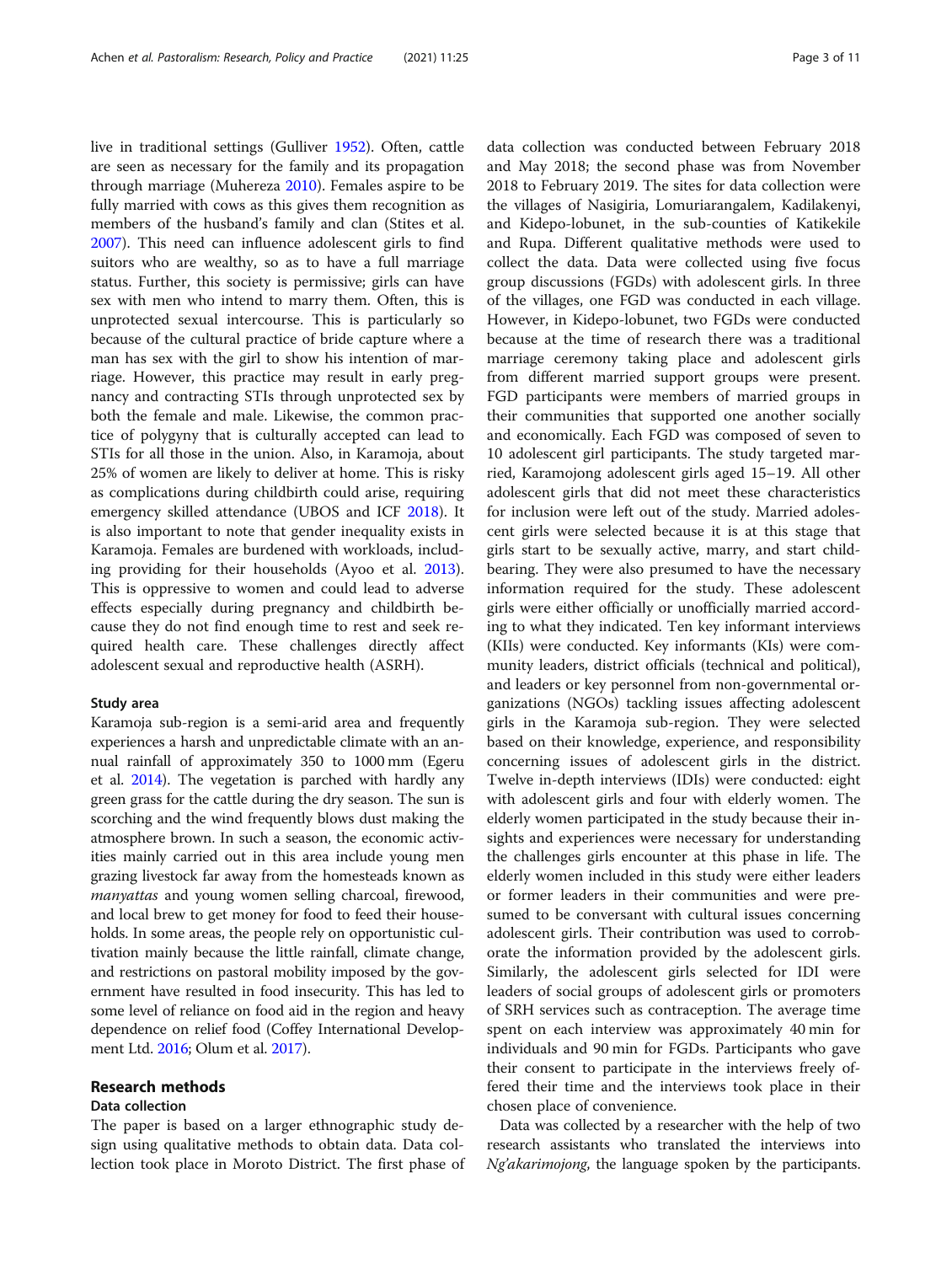The research assistants were female parish chiefs in Rupa and Katikekile sub-counties who were knowledgeable in the traditions of the Karamojong and often aided NGOs in their work in the sub-counties. The research assistants were trained on what was required during data collection and what kind of data was needed before starting fieldwork. They also played the roles of interpreters and notetakers during interviews. To obtain unbiased information from participants on sensitive topics on sex and sexuality, the researchers used indirect questioning to increase the willingness of participants to provide accurate information. Also, as the research assistants were females, they had often interacted with the participants on different issues that affect them including SRH concerns in their communities. Triangulation of data was done to generate perspectives for constant data comparison. This generated a comprehensive set of findings. Interviews were audiorecorded for those who consented, in addition to the field notes taken. Participant observations were made by the researchers.

#### Analysis of data

Data transcription was done by two different people who were fluent in Ng'akarimojong. The transcripts were compared for consistency. Transcription was done to study details. Reading of the transcripts was done to familiarize with the data. Data were organized using the Atlas.ti computer software programme. Thematic analysis was used to analyse data. The researchers analysed verbatim statements from participants to form codes. The codes identified were of interest to the study and used to form categories which were later reduced to themes. Themes were checked for credibility and included perception of wealth and sexuality of adolescent girls, beliefs of sexuality influencing SRH, and influence of polygyny on SRH.

#### Ethical considerations

The study protocol was approved by the Research Ethics Committee of the School of Social Sciences, Makerere University. It was registered with the Uganda National Council of Science and Technology (UNCST) under registration number SS 4698. Clearance was also obtained from the local administration in Moroto District after presenting an introductory letter from Makerere University. Verbal and written consent to participate in the study was obtained from all participants after the form was read out to them. However, since all participants were emancipated and indicated as being independent, informed assent was not sought. Efforts were made to ensure privacy and confidentiality for both the data and participants.

#### The results

This section presents the results and illustrates the extent that culture determines SRH. This is done by discussing the different themes that emerged from the analysis of the data. The themes included perception of wealth and sexuality of adolescent girls, beliefs of sexuality influencing SRH, and influence of polygyny on SRH.

#### Perception of wealth and sexuality of adolescent girls

Different ways were identified in which cattle is seen as wealth. This shaped the sexuality of females and affected the SRH of adolescent girls. A KI stated that:

The people in this place value cattle and look at it as wealth. This makes them to marry off their daughters at a young age which partly explains why adolescent pregnancies are common in our region. (KI, Straight Talk, Moroto)

The data from this theme provided other sub-themes which included bride wealth, forced marriages, and bride capture. Social support networks were another subtheme closely linked with bride capture. The sub-themes on bride wealth and forced marriages were combined because forced marriages were seen to be a result of bride wealth. Each sub-theme is discussed in the subsequent paragraphs.

#### Bride wealth and sexuality

In the study, ownership of cattle was associated with prestige as this was traditionally seen as an important source of wealth that every family desires to possess. An older woman aged 59 from Kadilakenyi village remarked, 'for us here…wealth is counted in form of cattle. A family without cattle is considered as poor'. In this regard, parents were reported to marry off their adolescent girls to obtain bride wealth which is paid in terms of cows. Adolescent girls in a FGD in Kidepo-Lobunet Village reported that: 'parents prefer to marry off their daughters to wealthy men regardless of how many wives he already has. Sometimes they do not care to know about the man's HIV sero status'. However, these men were more likely to be older and due to culture are already married to probably more than one wife. It was noted that girls from poorer families were more likely to find themselves in such unions. This risks their SRH and could result in poor outcomes since the man has multiple sexual partners and the girls are under pressure to bear children.

Further, cattle influenced the way the community perceived female sexuality. Females were valued for the potential to generate wealth for the family. It was remarked by one of the old women in the interviews that: 'when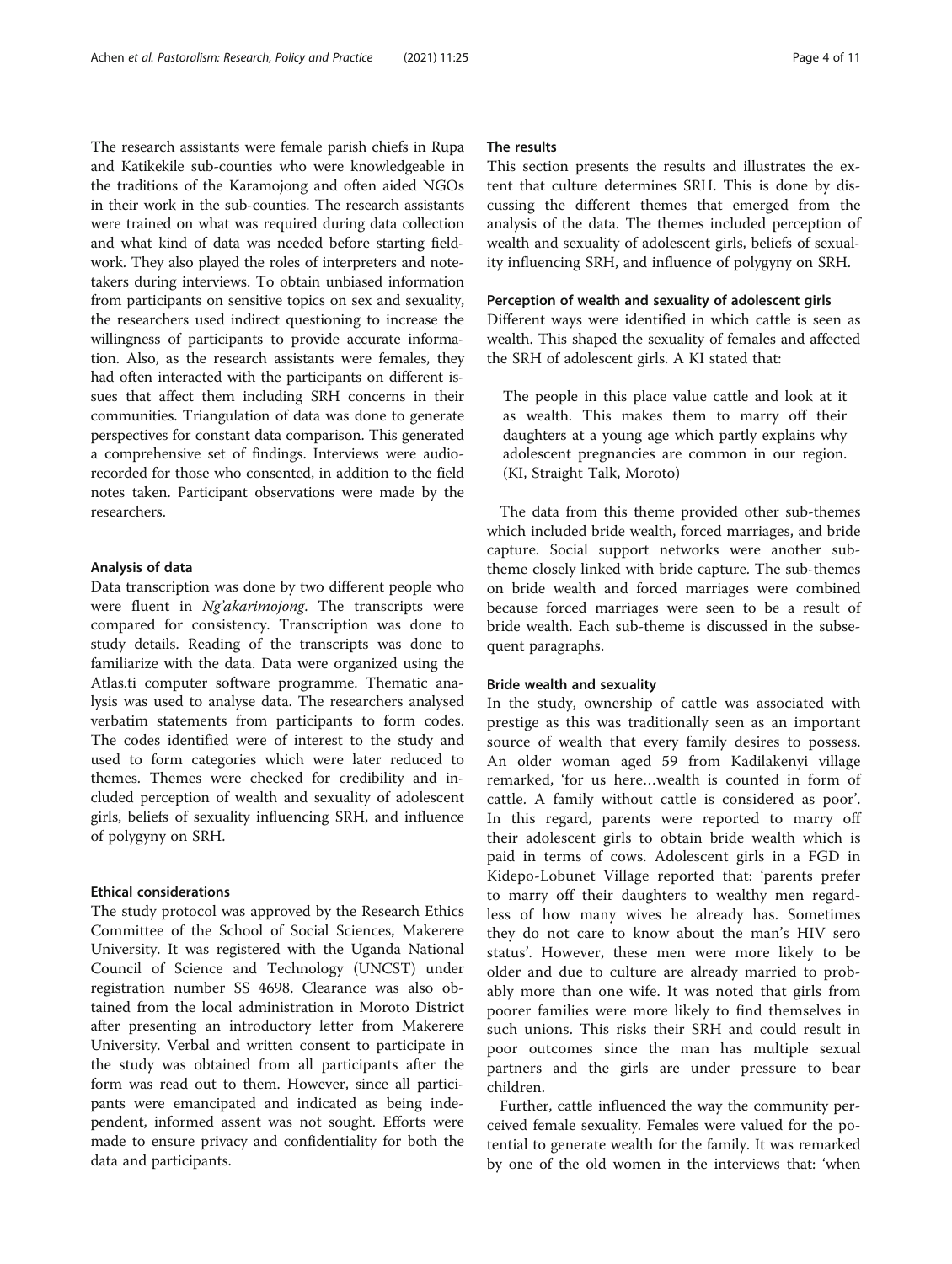you have many daughters, you are looked at as rich… especially when they start getting married' (elderly woman aged 63, IDI, Lomuriarangalem Village. This revealed that the sexual unions of adolescent girls were determined by the cows. However, the perception of girls as wealth influenced them to begin courting men at a young age. A KI commented, 'as soon as girls reach puberty, they want to date men; some of them engage in sex with older men for money without consideration of contraception' (KI, Woman Councilor, Local Council 3, Moroto).

In a FGD, adolescent girls revealed how they end up in sexual unions they did not initiate because marriage negotiation and payments of bride wealth take place without their knowledge and input. They narrated:

Parents secretly marry off their daughters by making agreements with old men who have cows to pay for the bride's wealth. Some parents receive part of the bride's wealth without our (girls) knowledge. Then one day the man will come home and they will tell you…, that is your husband. If you refuse him, he waits for you in an isolated place, captures you, and carries you off to his house for sex and you become his wife. (FGD of adolescent girls, Kadilakenyi Village)

The adolescent girls interviewed for this study had either heard or witnessed such incidences in their communities or fallen victims of the same.

In a related sub-theme, the study participants talked about forced marriages. They reported that some adolescent girls in their communities found themselves in forced marriages. However, according to the adolescent participants, a girl may opt out of a forced marriage and elope with a man with whom she shares an emotional attachment. They explained:

A girl can run away with the man she loves and disappears for some years and return with children. If she elopes, she will be cursed by her parents and they can disown her. If the man she elopes with gives them the number of cows they want, they can forgive her and accept the man. (FGD of adolescent girls, Kadilakenyi Village)

Girls who elope were perceived as denying their parents wealth because usually the men they elope with are not in the position to pay the bride wealth as required by the girl's family.

#### Bride capture

Another repetitive sub-theme that emerged out of this theme was bride capture. All participants involved in the study admitted that bride capture is a traditional practice by the Karamojong groups in the study area. In some instances, adolescent girls are likely to end up in 'engagement  $sex<sup>1</sup>$  as a result of the bride capture by these men. In an interview, adolescent girls reported that the practice of engagement sex is traditionally accepted in their communities. They explained:

If a man loves a girl or secretly admires her, he will keep monitoring her movements without her knowledge. One day when she is alone in an isolated place, he will capture her and have sexual intercourse (engagement sex) with her to mark her as his wife. (FGD of adolescent girls, Kidepo-Lobunet Village)

The old women in the interviews acknowledged that bride capture is an old tradition practised by the study communities. According to them, this is a traditionally acceptable practice which is seen as normal as long as the man has the intent of marrying the girl. If the boy captures the girl, he carries her to his home and locks her up if she is not willing to be his wife. In one of the interviews with an old woman, she said:

In our days, bride capture was a common practice accompanied by the sexual act. Many of those old women you see around were married as a result of bride capture. This practice is still common especially in village settings. The parents of the boy approach the parents of the girl for negotiations.

It was revealed that bride capture was not punishable by society except in circumstances where the boy failed to meet the requirements of marriage in terms of cows asked by the girl's family. According to study participants, punishment was served by the girl's family in the form of cattle raids. However, due to government intervention against this traditional practice that psychologically affects the girls and harms their SRH, the government and some NGOs are providing support for the victims.

#### Social support for sexual assault victims

Social support and medical help is provided to the girls who are victims of sexual or physical assault by men seeking to marry them. At times relatives too physically assault the girls to force them to marry the men. Recovery from the trauma is a process which starts from the time the girl arrives to the shelter of refuge at the police station or at the one provided by some Non-

<sup>1</sup> Engagement sex is a cultural practice by Karamojong men, where a man captures a virgin adolescent girl and forces her into sexual intercourse with the intent to marry her.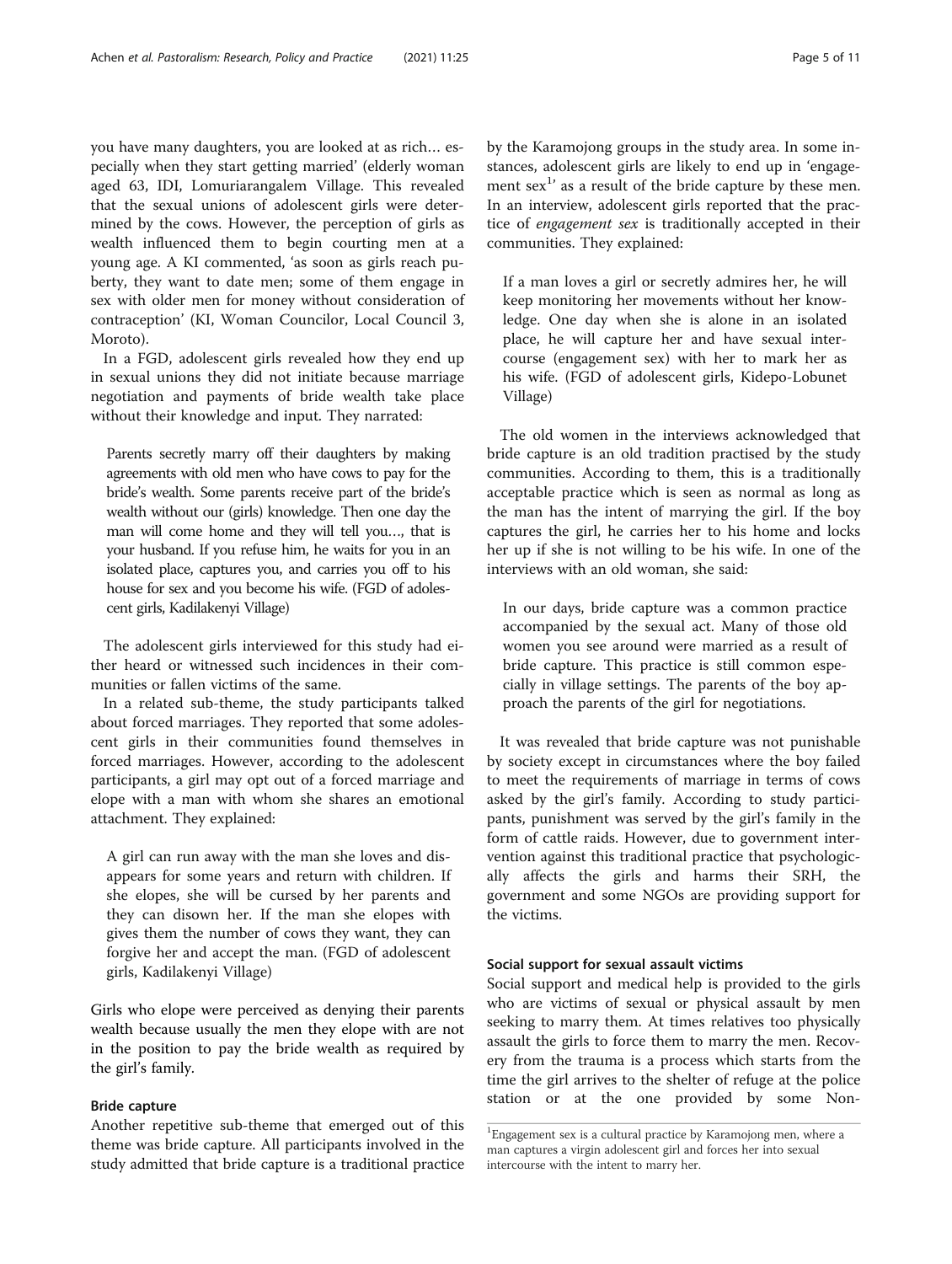Governmental Organizations that support girls seeking help. According to a KI:

We work with the hospital to take them through medical examination after counselling to ascertain the extent of damage on their health. Those who have been raped are started on post exposure prophylaxis within 72 hours in case a girl has been infected with the HIV. If it is after 72 hours, we still examine them and put them on some treatment in case HIV infection has occurred. (KI, Department of Child and Family protection Unit, Uganda Police, Moroto District)

The victims of sexual and physical abuse are relieved by the counselling they receive from the place of refuge. The girls come when they have been traumatized and others are at the verge of committing suicide. An interview with a KI revealed that:

Some of these girls come when they want to commit suicide but we counsel them to help them understand the situation they are in, for example, if they have been assaulted and or raped, we tell them that it is not the end of life. If they have been sexually assaulted we take them to the main hospital for further management, and they are checked for HIV status and other infections they could have contracted. (KI, MIFUMI, Moroto District)

Immediately after the girls come to the shelter of refuge, they are given time to come to terms with the ordeal before they are asked to narrate their stories. The girls are offered shelter for about 2 weeks before the reconciliation process with their families can start. However, adolescent girls in remote villages and without any form of education were more likely not to find help after a sexual assault.

## Beliefs and practices of sexuality

Beliefs were perceived to influence sexuality in two different ways; female's sexual relationships and the practice of female genital circumcision (FGC). Each of these sub-themes is discussed in the subsequent paragraphs.

### Sexual relationships of females

Interviews with old women revealed that according to traditional beliefs of sexuality, adolescent girls are not culturally permitted to have sexual relationships with more than one man as this is seen as bringing a curse. An older woman aged 56 in Nasigiria Village explained: 'we have a belief that if an adolescent girl has sex with several men, her uterus will turn and she will not be able to conceive'.

Equally, fidelity was a requirement among married adolescent girls. In a FGD, adolescent girls were asked about infidelity in marriage. The participants perceived it as a shameful thing and a woman who engages in sexual intercourse with several partners was perceived as a disgrace to her husband. They explained:

Married women are not supposed to have sex with men who are not their husbands. If a woman does so, she will be looked at as a prostitute and a disgrace to her husband. She may bring STIs into the marriage. The husband will just abandon her. This behavior is believed to bring a curse in the family. (FGD of adolescent girls, Kidepo-Lobunet Village)

It was reported that a woman who has a man and continues to look for others is a prostitute. Other women in the community will ridicule her for the disgraceful behaviour.

### The practice of FGC

FGC is one of the cultural practices that affect the SRH of adolescent girls in the study communities. Adolescent girls who had undergone this ritual were reported to have challenges at delivery. A KI at Moroto Regional Referral Hospital (MRRH) stated that:

The lady on that bed is 19 years old, she was operated upon. They referred her here from the health center because of complications at birth as a result of FGC. We receive many women especially those who have undergone FGC for emergency services at the time of birth. (Midwife in the maternity ward)

Complications at birth were associated with FGC. These adolescent mothers required emergency skilled assistance in delivery to save not only their lives but of the newborns too.

However, with the complications encountered by women at birth, FGC among the Tepeth ethnic group was linked to the marriageability of girls.

In support of FGC among the Tepeth, control of women's sexuality is reflected as circumcised girls are perceived to easily find partners for marriage. They are believed to be clean and do not emit a foul smell. Also, they are believed to be faithful to their husbands. This makes circumcision to be associated with fidelity.

Furthermore, according to old women participants, FGC promoted self-esteem among those girls who had undergone the ritual. These girls are given unique names that identify them as circumcised. According to an elderly Tepeth woman and community leader aged 60 in Nasigiria Village: 'once a girl is circumcised, she is named Kaparet or Sereteu. A girl ensures that she is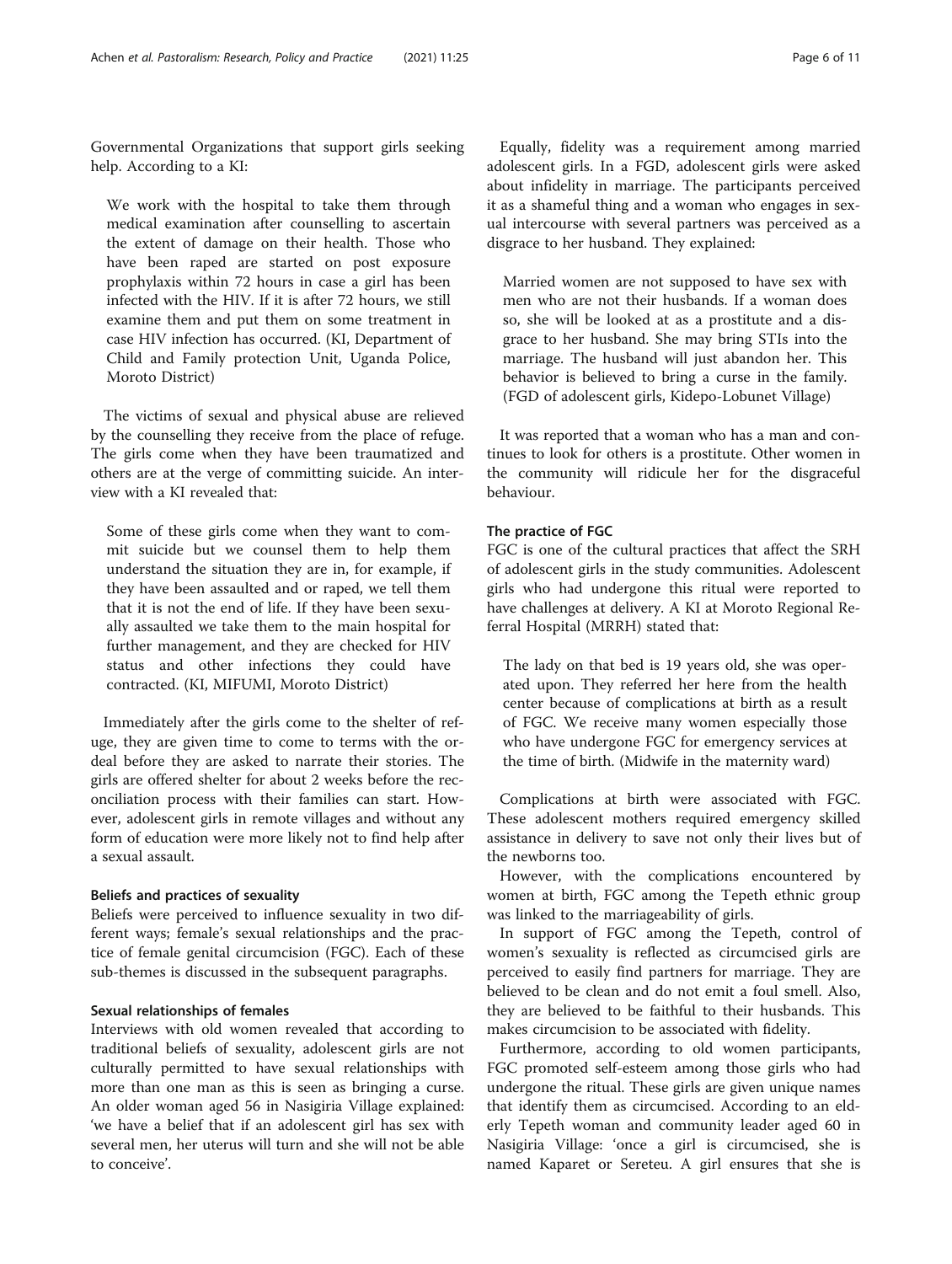known by her given name among her peers and the community'. According to participants, girls are proud to possess such names because they portray them as strong, courageous, sexually acceptable, and attractive to men having gone through a traditional ritual that represents their sexuality. They feel society accepts and approves them by applauding their courage.

#### Polygyny as a sexual practice

The study further showed that polygyny in the study population was linked to socio-cultural aspects that continue to make it desirable in the community. Polygyny was reported to be associated with wealth and prestige for men. Diverse reasons were given for polygyny, including the need for men to continue having sex when the wife is breastfeeding, infertility of a partner, and to enlarge the family and clan. Nonetheless, some participants were knowledgeable and aware of the consequences of polygyny on their SRH.

I know that polygyny may be associated with STIs but that is my culture. I cannot tell our men to marry only one wife, no one has the power to do that. I just pray that I do not acquire STIs especially HIV/AIDS. (Adolescent girl aged 18, Kadilakenyi Village)

Interviews with adolescent girls revealed that polygyny is a popular and culturally accepted practice in the community. Dialogues with some married adolescent girls in polygynous marriages showed that they do not consider it a problem. An adolescent girl aged 18 years in an IDI in Nasigiria Village observed: 'we have grown up seeing polygyny as a norm in this society. Our mothers are in polygynous marriages…it is a normal thing to us'. Some of the adolescent girls interviewed were in such marriages. In another IDI, one of the adolescent girls aged 19 in Kidepo-Lobunet Village and in a polygynous marriage stated:

Polygyny prevents men from going to look for other women to have sex with, except his wives. I also get to rest from sexual activity when he is with my cowife, a man's demand for sex is continuous...yeah! If I have sex with my husband and I get pregnant before the baby can speak and run, my baby will die because the milk will have been contaminated. Even the people around me will ridicule me.

Also, an old woman in a dialogue revealed that she believed that polygyny was part of their society. According to her, men are proud to have many wives and children. Usually, the women provide the basic needs for themselves and the children they bear. Having a large family

in this society is associated with the availability of labour in the home. According to the old woman:

Having a large family is prestigious for the man. He is respected for being able to father and take care of all those children. The wives compete among themselves to produce children for the husband because they believe that the more children one has, the more the love from the husband. (Old woman, aged 62, Kadilakenyi Village)

Polygyny is a way of life for the people in the study communities. A man keeps marrying wives for as long as he has enough cattle for bride wealth. According to study participants, in some circumstances, a man may marry off his daughter and use her bride wealth to marry another woman for himself.

#### Discussion

Choice of a marriage partner for adolescent girls was largely dependent on the cultural value placed on cattle. This determined the man she married, and parents had a major influence on who marries their daughter. This kind of marriage arrangement disregards the emotions of the girl. It is a way of informing females that they should not consider the physical appearance of a man when seeking husbands; this shapes their sexuality. However, adolescent girls in such sexual unions are often at risk of contracting STIs due to lack of opportunities to negotiate for safer-sex and the tendency for men to have multiple sexual partners. This can cause problems that spill over to adulthood resulting in ill health for the rest of one's life (Chandra-Mouli et al. [2015](#page-9-0)). Furthermore, adolescent girls may suffer from complications during pregnancy and childbirth because their bodies are not fully developed to carry babies which could lead to maternal mortality (Morris and Rushwan [2015\)](#page-9-0). Also, adolescent girls were caught up in forced marriages where their parents chose partners for them without their consent. Often this happens because parents will have already used up part of the bride wealth received from these men in bits. This denies adolescent girls the opportunity to express their emotions and experience sexual activity with men they are emotionally attached to. This trains girls to be tolerant of their husbands, regardless of their character.

The practice of widow inheritance influences the view of females as a weaker sex that needs the protection of a male figure at all times. This causes a perception among the girls that their survival depends on men. This equally causes the females to perceive themselves as unable to independently engage in any developmental activity without the help of a male. It puts them in a state of vulnerability. It further exerts male dominance over the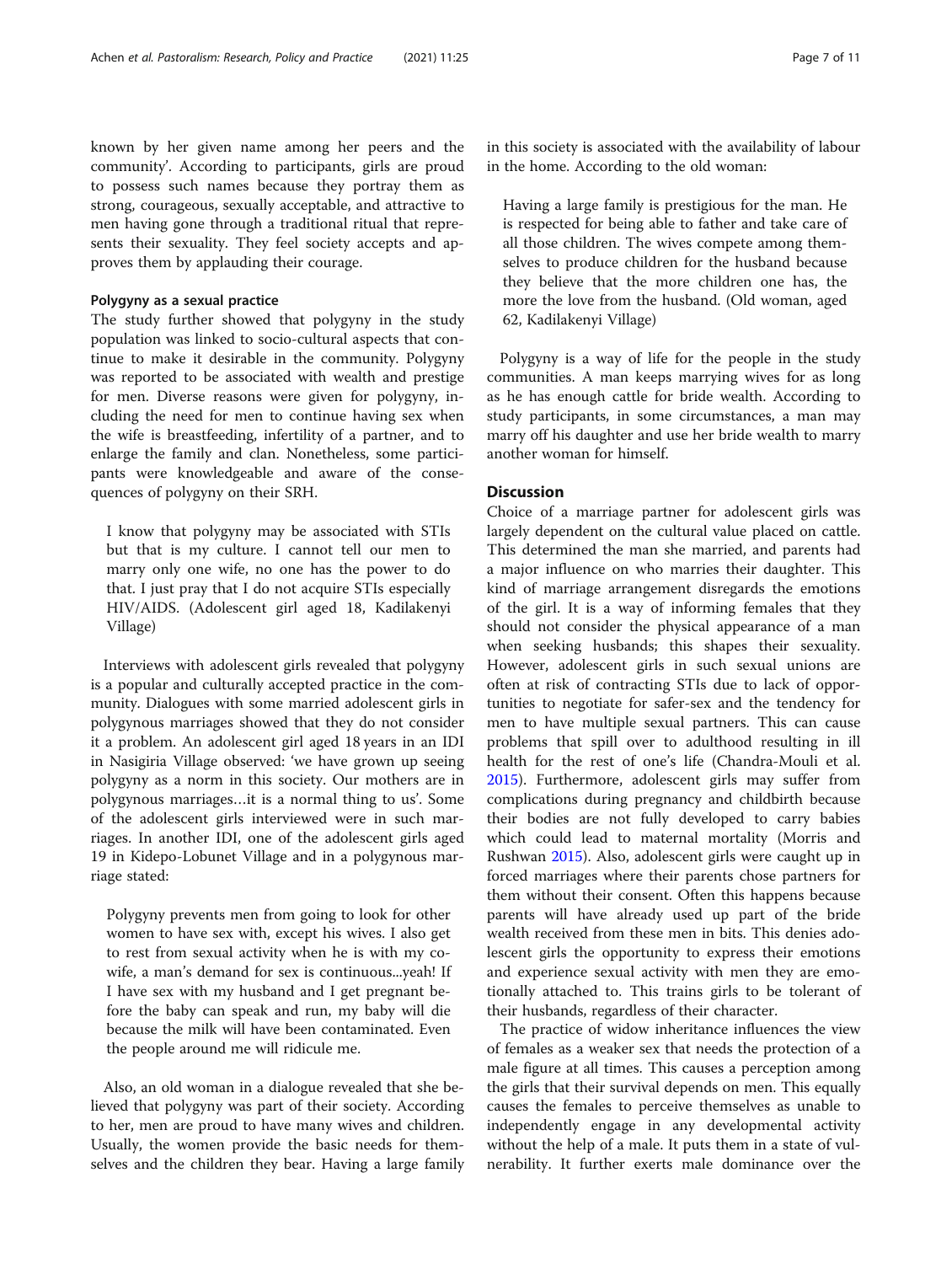female, creating a gender inequality in society. However, widow inheritance also implies that the woman continues to engage in sexual intercourse with the relative of the deceased husband. This can have adverse consequences on the SRH of females as it can lead to the spread of STIs such as HIV/AIDS among sexual partners.

The traditional practice of bride capture and engagement sex is intended for marriage. It is a traditionally recognized way of finding wives. The engagement sex after bride capture is a mark on the girl of ownership by the man to show that she is no longer available to any other man for marriage except him. This expression of love is in disregard of the girl's emotional attachment to the man. Engagement sex is at times accompanied by violence as girls try to fight back to set themselves free. Traditionally, it is believed that after engagement sex, the girl feels dirty if she sexually engages with a different man. This feeling, together with the community's perception that the girl now has a husband, compels her to marry the perpetrator, especially if he can pay the bride wealth. This suggests that culturally the females are there for the sexual pleasures of men without much consideration of their own sexual enjoyment.

A similar practice of bride capture has been cited in other parts of Africa and Asia under different circumstances (McKendry-Smith and Jenkins [2016](#page-9-0); Nkosi and Buthelezi [2013;](#page-9-0) Rice [2018;](#page-9-0) Steiner and Becker [2019](#page-9-0)). There is substantial evidence that bride capture is a cultural practice among the Zulu and Xhosa communities in South Africa that is not meant to be violent (Nkosi and Buthelezi [2013](#page-9-0); Rice [2018](#page-9-0)). It can be that the girl colludes with the boy, or it occurs without her consent, or the girl's parents are aware (McKendry-Smith and Jenkins [2016;](#page-9-0) Steiner and Becker [2019\)](#page-9-0). Under any of these circumstances, a Karamojong adolescent girl often ends up in engagement sex because the men ensure to put a mark on the girls as a way of booking them for marriage. Adolescent girls' sexuality and SRH in the study community are shaped by this practice as it is perceived as a standard. As a result of this perception, adolescent girls had no opportunity to have their perpetrators traditionally reprimanded. This practice also promotes promiscuity among men in these communities. This shaped the way females perceived their sexuality. It also hurts the SRH of females as it can influence the way they seek SRH care services when they feel unwell after such sexual encounters. Usually, females are reluctant to go for immediate medical checkup and treatment after such sexual experiences. This could lead to infertility in case she contracted an STI that needs urgent attention.

Further, the traditional beliefs of sexuality shape female sexuality by the influence on emotions of guilt and shame. According to Heinemann et al. [\(2016\)](#page-9-0), this may affect a girl's self-worth, depending on how she perceives herself in the eyes of others, as she may feel that they are judging her. It trains girls to perceive that women should be chaste to be able to bear children. Since children are valued in the study communities, it is every female's desire to bear children. This belief works in protecting girls from multiple premarital sexual relationships that could lead to adverse SRH outcomes among adolescent girls. Fidelity among married women in the study population was considered a virtue that every female is required to retain.

Beliefs are one way of ensuring that tradition is passed on from one generation to the next. They are a major part of the culture and can be used to control sexuality in society and facilitate membership in a group. Bar-Tal ([2000\)](#page-9-0) concretizes this idea by arguing that beliefs are ideas shared by societal members which characterize a society. Beliefs affect the functioning of society and guide societal behaviour. They aid achieving community values and keep cultural norms as the sexuality of girls is largely a reflection of these beliefs. Thus, the wellbeing of adolescents as regards sexuality is a cultural concept. Some cultural values and beliefs can facilitate or hinder SRH (Henok and Takele [2017\)](#page-9-0).

The beliefs about FGC influenced the way girls perceived their sexuality. After circumcision, the girls feel sexually attractive to men; the ritual offers them a sense of pride about their status. It is believed that the ritual transitions girls into womanhood. Equally, the men perceive circumcised girls as mature and ready for sexual intercourse. This suggests that a woman's maturity is associated with circumcision. Also, circumcised women are perceived to be clean and faithful in marriage. The unique names given to girls after circumcision changes their perceptions of sexuality by their physical behaviour and gives them pride by the way they perceive themselves. This impacts the community's view of sexuality and causes the uncircumcised girls to be looked at as young girls and ridiculed by their peers (World Health Organization). FGC in this study is associated with early sexual debut among adolescent girls since from the age of about 9 up to 15 years, after initiation the community perceives them as mature women. This perception impacts on the feelings and behaviour of adolescent girls and causes them to indulge in sexual activity at an early age which could result in STIs and early pregnancies (Van Der Kwaak et al. [2012\)](#page-10-0). However, evidence reveals that FGC possesses both short- and long-term health risks on the SRH of adolescent girls that can be categorized into three areas: gynecological, obstetric, and psychological (Reisel and Creighton [2015](#page-9-0); Varol et al. [2014](#page-10-0)). Nonetheless, the communities practising FGC have argued that it is a cultural right (Caldwell et al. [2000](#page-9-0)).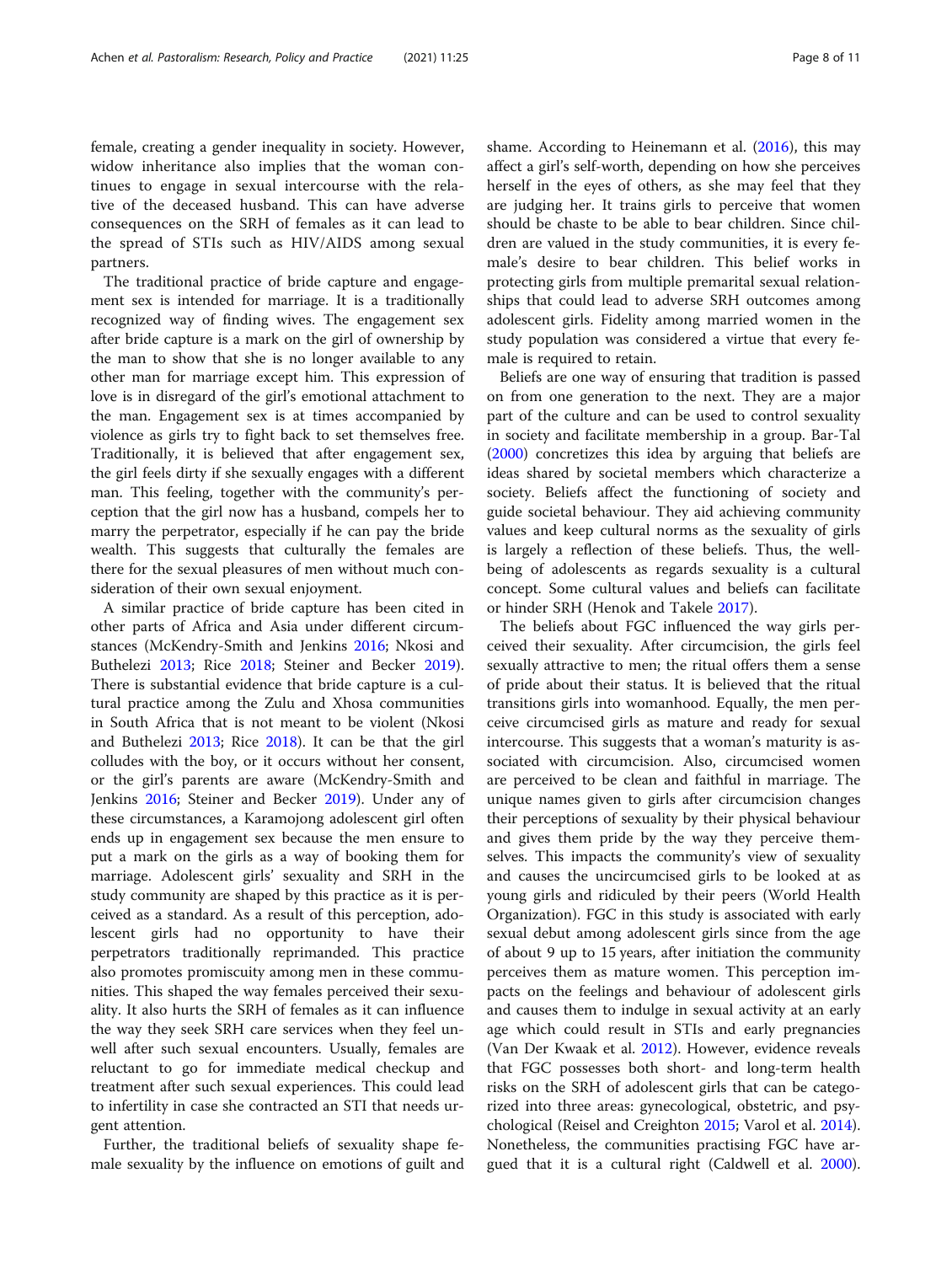They maintain that it is a process meant to initiate girls to adulthood status and to preserve cultural identity (Rushwan [2013](#page-9-0); World Health Organization [2011](#page-10-0)). This brings contentment among families and girls who have been circumcised, as it is seen as the best intentions towards a young girl by her family (Ruiza et al. [2014\)](#page-9-0).

The sexuality of women in the study communities has been constructed to make them appreciate polygyny. This society has made women believe that a man's sexual needs cannot be satisfied by only one woman. A similar finding is recorded in a study conducted in Ethiopia, Kenya, and Tanzania among pastoralists that revealed that a common belief was held by communities that men need to find sex elsewhere because of postpartum sexual abstinence (Van Der Kwaak et al. [2012](#page-10-0)). However, in this study, women appreciated polygyny and saw it as an opportunity for them to wean their babies. The belief that the baby will die if the mother gets pregnant before weaning is a sure way of ensuring that women do not indulge in sexual activity for pleasure. It is a logical way of restricting the women's sexual activity to only their husbands since sex outside marriage for women is not condoned in the community. While women in this study did not perceive it as sexual starvation, the findings from a study in Gambia revealed that women in polygynous unions complained of sexual starvation because of restriction of sexual activities to their husbands (Touray [2006](#page-10-0)).

Nonetheless, polygyny practised by these communities under study can be used as an opportunity for family planning (FP) since it helps couples to space their children. Also, since women in this community practise post-partum sexual abstinence, this can be used as a chance to pass on messages about FP and to educate the community about its benefits (Tilahun et al. [2015;](#page-9-0) UBOS and ICF [2017\)](#page-10-0). This can equally act as one way of promoting the sexual health of these women as STIs are avoided during that period (Belfield [2009\)](#page-9-0). Furthermore, polygyny is good because the reproductive health of the mother is rejuvenated from the effects of the previous pregnancy before conceiving again; this caters for maternal and child health.

Polygyny is a common practice among most ethnic groups in Uganda. However, the Karamoja sub-region tops the practice (UBOS and ICF [2017\)](#page-10-0). This may be attributed to socio-cultural reasons such as post-partum sexual abstinence which supports its existence. According to Atekyereza ([2018](#page-9-0)), sex is critical in family life as sexual relations are part of society. He, however, cautions that those involved should be responsible because the consequences can be visible for generations. Horton and Hunt ([1984\)](#page-9-0) argue that sexual behaviours result from the desire for sexual variety inherent in human beings. They debate that human beings are inclined to seek sex and sex-related activities from more than one individual. The reason that over time such behaviour becomes institutionalized is because the people have been culturally conditioned to behave in such a manner. Polygyny has shaped women's sexuality in this community and conditioned them to view it as a traditionally accepted practice. The constant ways of relieving sexual tension by people in society become the standard behaviour in culture.

#### Limitations to the study

This study has possible limitations. These study findings cannot be generalized to all the pastoralists' communities in Uganda because of the differences in settings and cultural standards that may be unique in some particular communities. Also, the methodology used made the study longer, and perhaps, the use of another research design may yield different results.

#### Conclusion

SRH is a vital component of general health. Achieving this requires considering the role of culture in influencing SRH. Culture shaped the SRH of Karamojong pastoral adolescent girls through sexual practices and beliefs. The perception of wealth determined the sexual unions and practices of sexuality which exposed adolescent girls to poor SRH. The cultural sexual practices exposed adolescent girls to sexual assault, STIs, and complications at birth. Interventions seeking to promote SRH among pastoral adolescent girls should first consider the role culture plays in the SRH of such minority and vulnerable groups. Continuous awareness of harmful cultural practices in the community can improve the SRH of pastoral adolescent girls.

#### Abbreviations

AIDS: Acquired immunodeficiency syndrome; ASRH: Adolescent sexual and reproductive health; FGD: Focus group discussions; FP: Family planning; FGC: Female genital circumcision; HIV: Human immunodeficiency virus; KIIs: Key informant interviews; SGBV: Sexual and gender-based violence; SRH: Sexual and reproductive health; STIs: Sexually transmitted infections; WHO: World Health Organization

#### Acknowledgements

This study was funded in part by the Swedish International Development Cooperation Agency (Sida) and Makerere University under Sida contribution No.51180060. The authors also wish to recognize the contributions of Dr. Elizabeth Stites, the Research Director of Conflict and Livelihoods, Feinstein International Center and Assistant Research Professor, Fletcher School of Law and Diplomacy and Friedman School of Nutrition Science and Policy, Tufts University. We also recognize the contribution of Mr. Philemon Mukisa Kirunda of the Department of Adult and Community Education, Makerere University.

#### Authors' contributions

Stella Achen: conceptualization, methodology, validation, formal analysis, investigation, writing—original draft, writing—review and editing. Peter Atekyereza: conceptualization, methodology, funding acquisition, supervision, writing—review. Charles B. Rwabukwali: conceptualization, methodology,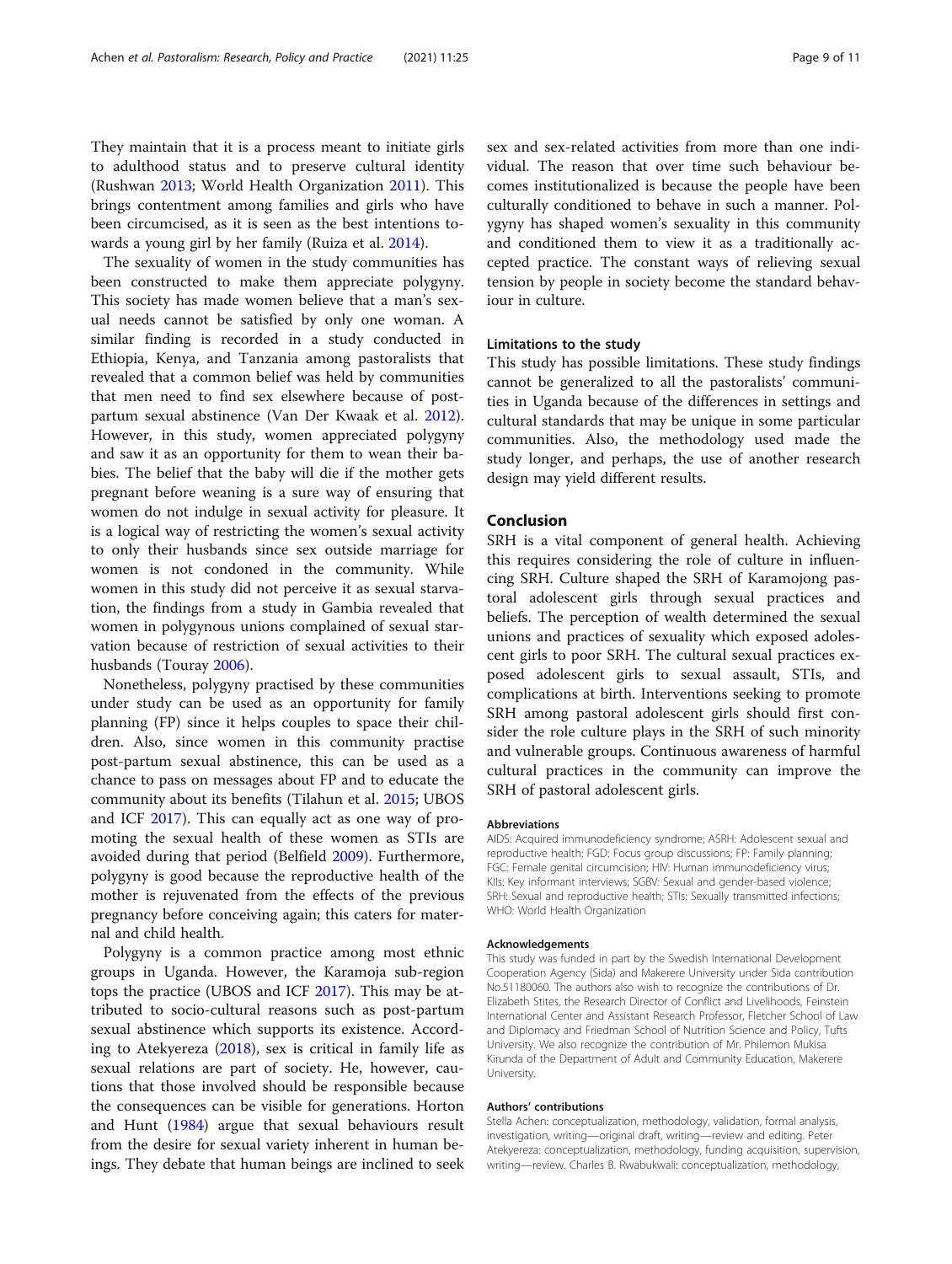<span id="page-9-0"></span>supervision, writing—review. The authors read and approved the final manuscript.

#### Authors' information

Not applicable.

#### Funding

The Swedish International Development Cooperation Agency (Sida) and Makerere University.

#### Availability of data and materials

Not applicable.

#### **Declarations**

#### Ethics approval and consent to participate

The study protocol was approved by the Research Ethics Committee in the School of Social Sciences, Makerere University, and registered with the Uganda National Council of Science and Technology (UNCST) under registration number SS 4698. Verbal and written consent was sought from all the participants.

#### Consent for publication

Not applicable.

#### Competing interests

None.

Received: 12 June 2020 Accepted: 7 December 2020

#### References

- Atekyereza, Peter. 2018. Single Family Lifestyle in Kampala, Uganda: Destiny by Choice or Fate? In Diversification and Reorganization of 'Family' in Uganda and Kenya: A Cross-cultural Analysis, ed. W. Shiino, S. Shiraishi, and C.M. Mpyangu, 3–13. Tokyo: Research Institute for Languages and Cultures of Asia and Africa, Tokyo University of Foreign Studies.
- Ayoo, Sandra, Robert Opio, and Oliver T. Kakisa. 2013. Karamoja Situational Analysis: Northern Uganda Women's Empowerment Programme (NUWEP).
- Bar-Tal, Dabiel. 2000. Shared Beliefs in a Society: Social Psychological Analysis. Thousand Oaks, California 91320: Sage Publications.
- Belfield, Toni. 2009. Principles of Contraceptive Care: Choice, Acceptability and Access. Best Practice and Research: Clinical Obstetrics and Gynaecology 23 (2): 177–185.
- Caldwell, J., O.L. Orubuloye, and Pat Caldwell. 2000. Female Genital Mutilation: Conditions of Decline. Population Research and Policy Review 19: 233–254.
- Chandra-Mouli, Venkatraman, Joar Svanemyr, Avni Amin, Helga Fogstad, Lale Say, Françoise Girard, and Marleen Temmerman. 2015. Twenty Years after International Conference on Population and Development: Where Are We with Adolescent Sexual and Reproductive Health and Rights? Journal of Adolescent Health 56 (1): S1–S6.
- Coffey International Development Ltd. 2016. Support for Strategic Review and Planning to Strengthen DFID's Work on Gender Equality and Women and Girls Empowerment in Karamoja Region, Uganda.
- Dehne, L. K., Gabriele, R. 2005. Sexually Transmitted Infections Among Adolescents: The Need for Adequate Health Services (M. Berer (ed.)). WHO. [http://164.100.130.11:8091/webarsh/ResourcesonARSH/SexuallyTra](http://164.100.130.11:8091/webarsh/ResourcesonARSH/SexuallyTrasmittedInfectionsamongAdolescents.pdf) [smittedInfectionsamongAdolescents.pdf](http://164.100.130.11:8091/webarsh/ResourcesonARSH/SexuallyTrasmittedInfectionsamongAdolescents.pdf).
- Denno, D. M., Hoopes, A. J., Chandra-Mouli, V. 2015. Effective strategies to provide adolescent sexual and reproductive health services and to increase demand and community support. Journal of Adolescent Health, 56(1), S22– S41. <https://doi.org/10.1016/j.jadohealth.2014.09.012>.
- Egeru, A., Okia C., De Leeuw J. 2014. Trees and Livelihoods in Karamoja, Uganda (Issue December). [https://doi.org/10.12774/eod\\_hd.december2014.egeruaetal](https://doi.org/10.12774/eod_hd.december2014.egeruaetal).
- Gray, Sandra J. 2000. A Memory of Loss: Ecological Politics, Local History and the Evolution of Karimojong Violence. Human Organisation 59 (4): 401–418.
- Gulliver, P.H. 1952. The Karamajong Cluster. Journal of the International African Institute 22 (1): 1–22.
- Heinemann, Joseph, Sandrine Atallah, and Talli Rosenbaum. 2016. The Impact of Culture and Ethnicity on Sexuality and Sexual Function. Current Sexual Health Reports 8 (3): 144–150.
- Henok, A., and E. Takele. 2017. Assessment of Barriers to Reproductive Health Service Utilisation among Bench Maji Zone Pastoralist Communities. Ethiopian Journal of Health Sciences 27 (5): 523–530.
- Hindin, J. Michelle, and O. Adesegun Fatusi. 2009. Adolescent Sexual and Reproductive Health in Developing Countries: An Overview of Trends and Interventions. International Perspectives on Sexual and Reproductive Health 35 (2): 58–62.
- Hofstede, Geert, Gert Jan Hofstede, and Michael Minkov. 2010. Cultures and Organizations: Software of the Mind. Vol. 10. New York: McGraw Hill.
- Horton, P. B., Hunt, C. L. 1984. Sexuality and Sex Roles. In C. Mediate, A. Murphy, & J. R. Belser (Eds.), Sociology: International Student Edition (6th Edition, pp. 129–153). McGraw-Hill International.
- Kioli, Ngunzo, Allan Rosh Were, and Kennedy Onkware. 2012. Traditional Perspectives and Control Mechanisms of Adolescent Sexual Behavior in Kenya. International Journal of Sociology and Anthropology 4 (1): 1–7.
- McKendry-Smith, E., Jenkins, T. 2016. Wife Capture. In L. C. Shehan (Ed.), The Wiley-Blackwell Encyclopedia of Family Studies (First Edit, pp. 2054–2056). Wiley-Blackwell. <https://doi.org/10.1002/9781119085621.wbefs269>.
- Morris, Jessica L., and Hamid Rushwan. 2015. Adolescent Sexual and Reproductive Health: The Global Challenges. International Journal of Gynecology & Obstetrics 131: S40–S52.
- Muhereza, F. E. 2010. Drivers of Conflict in Karamoja: An Analysis of Factors Fueling the Countinuing Conflict (Issue October 2010). [https://doi.org/10.101](https://doi.org/10.1016/j.regsciurbeco.2009.01.001) [6/j.regsciurbeco.2009.01.001](https://doi.org/10.1016/j.regsciurbeco.2009.01.001).
- Nkosi, Makho, and Thabisile Buthelezi. 2013. The Nature and Causes of Bride Abduction Cases in KwaZulu-Natal, South Africa. Stud Tribes Tribals 11 (2): 161–178.
- Okechi, O. S. 2018. The Indigenous Concept of Sexuality in African Tradition and Globalization. Global Journal of Reproductive Medicine, 6(1), 001–005. [https://](https://doi.org/10.19080/gjorm.2018.06.555676) [doi.org/10.19080/gjorm.2018.06.555676](https://doi.org/10.19080/gjorm.2018.06.555676).
- Olum, Solomon, Ipolto Okello-Uma, Gaston A. Tumuhimbise, David Taylor, and Duncan Ongeng. 2017. The Relationship between Cultural Norms and Food Security in the Karamoja Sub-Region of Uganda. Journal of Food and Nutrition Research 5 (6): 427–435.
- Parker, Richard. 2009. Sexuality, Culture and Society: Shifting Paradigms in Sexuality Research. Culture, Health and Sexuality 11(3 SPEC. ISS.):251– 266.
- Reisel, Dan, and Sarah M. Creighton. 2015. Long Term Health Consequences of Female Genital Mutilation (FGM). Maturitas 80 (1): 48–51.
- Rice, Kathleen. 2018. Understanding Ukuthwala: Bride Abduction in the Rural Eastern Cape, South Africa. African Studies 77 (3): 394–411.
- Ruiza, Ismael Jiménez, María del Mar Pastor Bravoa, Pilar Almansa Martíneza, and Carmen Ballesteros Meseguera. 2014. Men Facing the Ablation/Female Genital Mutilation (A/FGM): Cultural Factors That Support This Tradition. Social and Behavioral Sciences 132: 631–638.
- Rushwan, Hamid. 2013. Female Genital Mutilation: A Tragedy for Women's Reproductive Health. African Journal of Urology 19 (3): 130–133.
- Serquina-Ramiro, L. 2005. Physical Intimacy and Sexual Coercion Among Adolescent Intimate Partners in the Philippines. Journal of Adolescent Research 20 (4): 476–496.
- Shaw, Dorothy. 2009. Access to Sexual and Reproductive Health for Young People: Bridging the Disconnect between Rights and Reality. International Journal of Gynecology & Obstetrics 106: 132–136.
- Shoveller, Jeean A., Joy L. Johnson, Donald B. Langille, and Terry L. Mitchell. 2004. Socio-Cultural Influences on Young People's Sexual Behavior. Social Science and Medicine 59 (September): 473–487.
- Starrs, Ann M., Alex C. Ezeh, Gary Barker, Alaka Basu, Jane T. Bertrand, Robert Blum, Awa M. Coll-Seck, Anand Grover, Laura Laski, Monica Roa, Zeba A. Sathar, Lale Say, Gamal I. Serour, Susheela Singh, Karin Stenberg, Marleen Temmerman, Ann Biddlecom, Anna Popinchalk, Cynthia Summers, and Lori S. Ashford. 2018. Accelerate Progress—Sexual and Reproductive Health and Rights for All: Report of the Guttmacher–Lancet Commission. The Lancet 391 (10140): 2642–2692.
- Steiner, Susan, and Charles M. Becker. 2019. How Marriages Based on Bride Capture Differ: Evidence from Kyrgyzstan. Demographic Research 41 (August): 579–592.
- Stites, Elizabeth, D. Akabwai, Dyan Mazurana, and Priscillar Ateyo. 2007. Angering Akujů : Survival and Suffering in Karamoja. A Report on Livelihoods and Human Security in the Karamoja Region of Uganda.
- Tilahun, Tizta, Gily Coene, Marleen Temmerman, and Olivier Degomme. 2015. Couple Based Family Planning Education: Changes in Male Involvement and